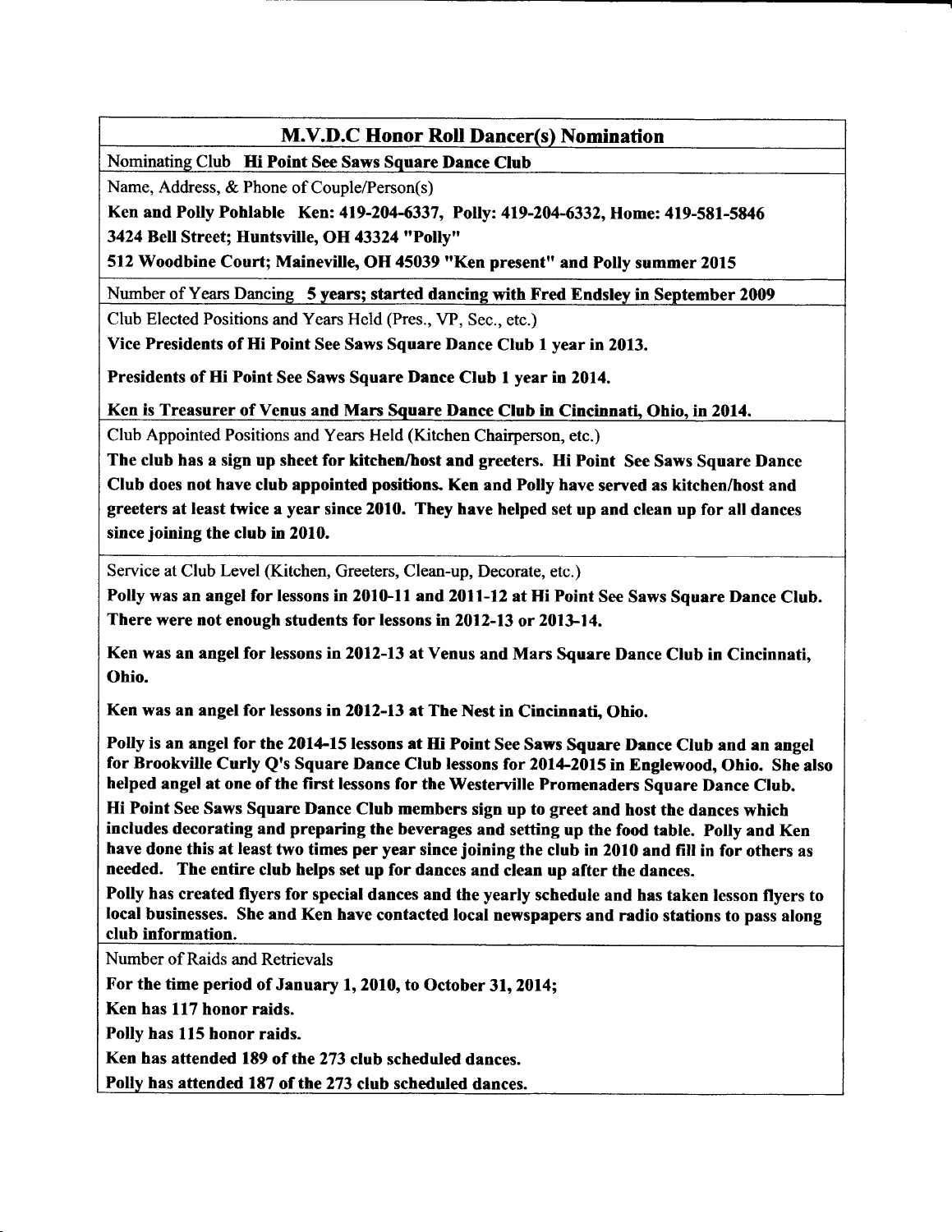Nominating Club Hi Point See Saws Square Dance Club

Name, Address, & Phone of Couple/Person(s)

Ken and Polly Pohlable Ken: 419-204-6337, Polly: 419-204-6332, Home: 419-581-5846 3424 BelI Street; Huntsville, OH 43324 "Polly"

512 Woodbine Court; Maineville, OH 45039 "Ken present" and Polly summer 2015

Special Activities (Organize or Assist with Demos, Weekend & Week long Workshops, Special Dances, Parades, World A'Fair, State Fair, Festivals, etc.)

Polly suggested a prom theme for the May 2014 dance and with the help of club members the club hosted one of the largest dances held since Polly and Ken joined the club. Hi Point See Saws Square Dance Club will host prom night once again in May 2015.

Ken organized demos for the West Liberty Labor Day Festival in 2014, the DeGraff Country Fair in 2014 and the Friends of Degraff festival in 2014.

Polly and Ken have participated in demos at the West Liberty Labor Day Festival/4 years, Ohio State Fair for the Central Ohio Dance Council/one year, The Auglaize County Fair for St. Mary's Tri Squares/one year and the mall dances for the Miami Valley Dance CounciV3 years.

Started square dance lessons with Fred Endsley at fli Point See Saws Square Dance Club in Bellefontaine, Ohio, in September, 2009.

Started round dance lessons with Bud and Elaine Wintrow at the Hayner Center in Troy, Ohio, in January,2010.

Graduated from square dance lessons in March,2010.

Particpated in the summer plus workshops the summer of 2010.

Continue to take round dance lessons when time permits.

Attended A Day of DBD at Buckeye Lake, Ohio, in September,20l2.

Ken and Polly danced once with the Katy Prairie Promenaders Square Dance Club in Katy, Texas, when visiting their daughter in 2012.

Attended the General Butler Bash in Carrollton, Kentucky, in January,2013.

Attended Spring Magic at Natural Bridge State Park in Slade, Kentucky, in February,2013.

Attended the General Butler Bash in Carrollton, Kentucky, in January, 2014.

M.V.D.C Position and Years Held (Pres., VP, Treasurer, Trustee, etc.) No positions held.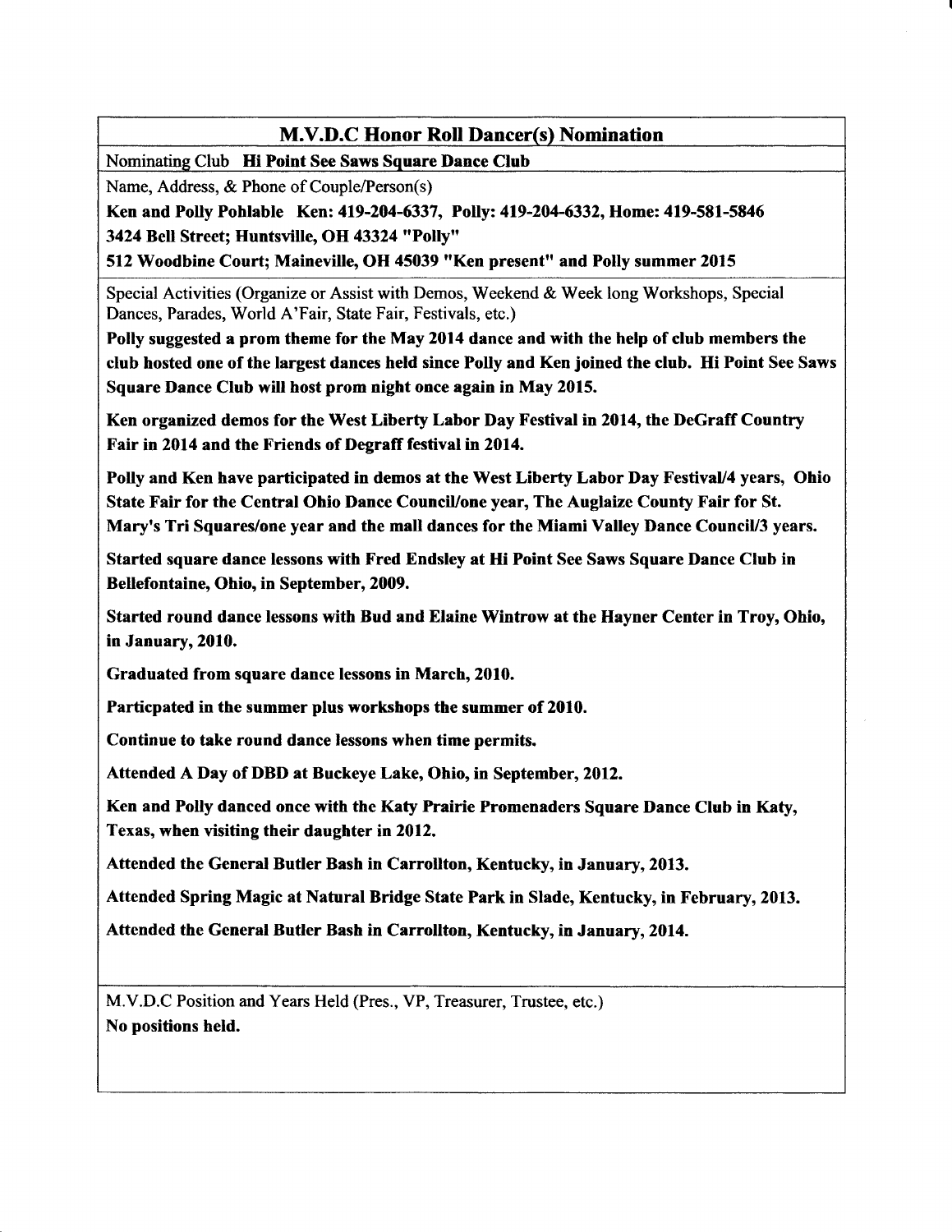Nominating Club Hi Point See Saws Square Dance Club

Name, Address, & Phone of Couple/Person(s)

Ken and Polly Pohlable Ken: 419-204-6337, Polly: 419-204-6332, Home: 419-581-5846 3424 Bell Street; Huntsville, OH 43324 "Polly"

512 Woodhine Court; Maineville, OH 45039 "Ken present" and Polly summer 2015

State & National Positions and Years Held (State Corp. State & National Convention Positions, etc.) No positions held.

State & National Conventions Attended

Attended the Ohio State Square Dance Convention in Dayton, Ohio, in May, 2011.

Attended the Kentucky State Square Dance Convention in Hebron, Kentucky, in September, 2012

Attended the Ohio State Square Dance Convention in Columbus, Ohio, in May, 2013.

Attended the Ohio State Square Dance Convention in Covington, Kentucky, in May, 2014.

Attach a Write Up (Include all information about applicant that might be of importance to the Selection Committee)

# MUST BE TURNED IN TO THE COUNCIL SECRETARY BY THE **NOVEMBER COUNCIL MEETING!**

8/26/00